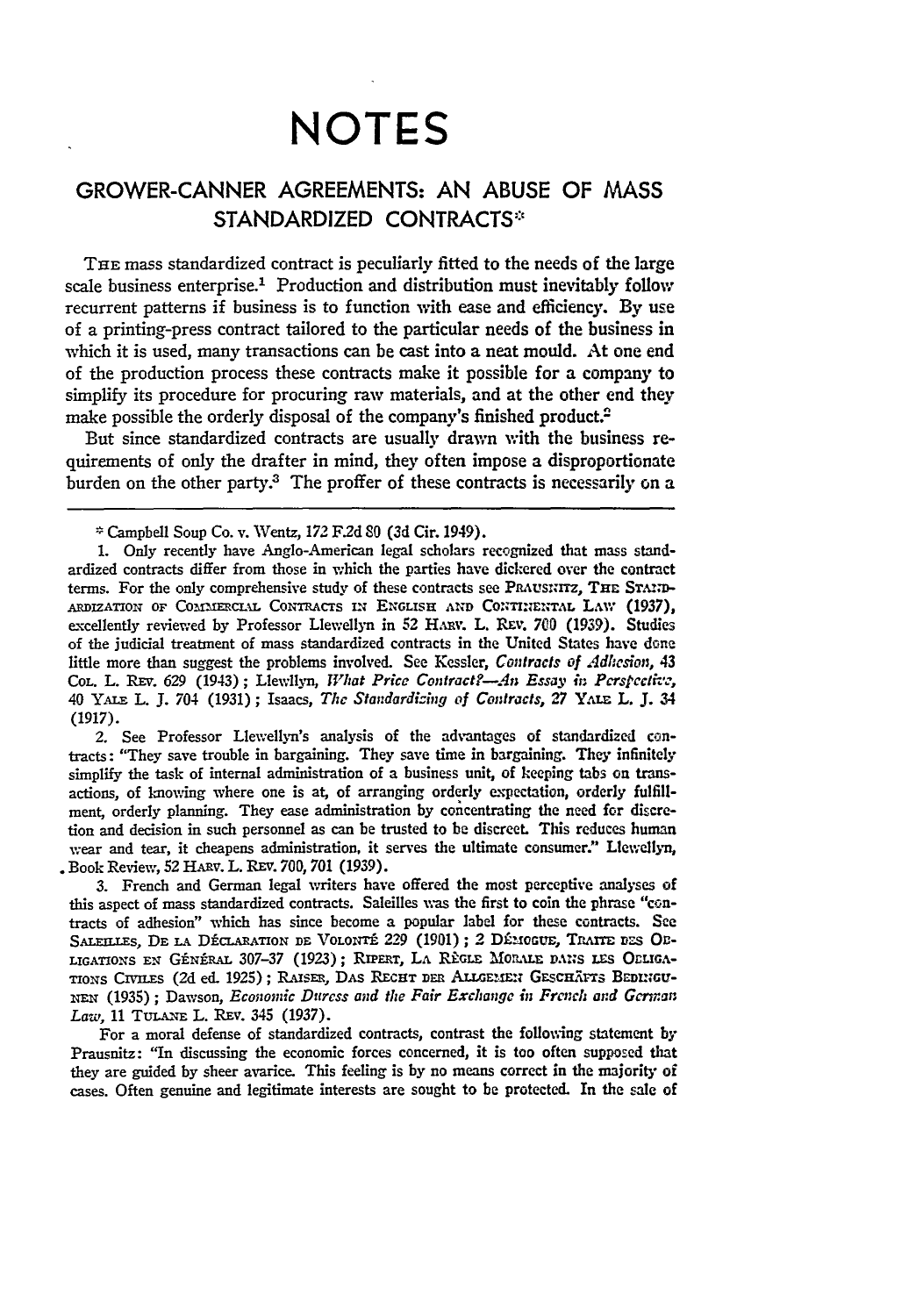take-it-or-leave-it basis, and quite often an individual vis-a-vis a large enterprise is in an economic squeeze which precludes him from shopping around for better terms. And in many cases if he did look around he would find that all competitors incorporate the same terms in their contracts.4 The quantity, quality and price of the contracted item may be open for actual bargain. But once the contract is assented to, the weaker party may well find that he has accepted the risk of loss before delivery, has given a warranty or surrendered his right to rely on a warranty, established the company as the sole judge of quality, exempted it from liabilities resulting from such contingencies as strikes, floods, fires and transportation difficulties, limited his own remedies in case of default by the company, assented to a stiff liquidated damages provision, convenanted not to deal with the company's competitors, and, in some cases, even assumed the risk of future price fluctuation.5

goods it is not only the struggle between manufacturers, importers and the ultimate buyers of goods which contributes to the formation of individual clauses, but also **the** nature of the goods and the character of the particular market." PRAUSNITZ, *op. cit. supra* note **1,** at **26-7.**

Standardized contracts are often used by parties with equal bargaining power. In such a situation, however, there is a danger that each side will insist on the use of its own form-and that the forms will be inconsistent. Professor Fuller has set out the problem as follows: "Often the seller, instead of accepting the buyer's purchase order, or returning the buyer's 'acknowledgement' form, sends the buyer his own form, called a 'sales order.' This will be like the buyer's 'purchase order,' and will itself **be** 'subject to' certain terms or 'conditions' printed at the bottom or on the back. The chances that these 'conditions' in the 'sales order' will coincide with those stipulated **by** the buyer **are,** of course, negligible **....** The result is that instead of an orderly negotiation of the terms of the sale, **we** have the parties engaged in a battle of forms, each jockeying for position and each attempting **by** whatever means he can **to** get the other to indicate assent to his form **....** It is easy to see from the above account that in commercial and industrial purchasing transactions it will typically be difficult to determine (1) whether any contract was formed, and if so, (2) when, and (3) on what terms." FULLER, BASIC CON-**TRACT** LAW **178-9** (1947). To minimize these conflicts, standard forms have been drafted **by** trade associations representing buyers and sellers. For example, the National Association of Purchasing Agents has worked out forms covering the sale of commodities such **as** coal, fuel oil, scrap iron and steel. After a study of about **500** order forms used **by** retail stores all over the United States, the National Retail Dry Goods Association is about to publish a Standard Order Form. In the "grey goods" market (unfinished cloth as it comes from the loom) the Worth Street Rules have standardized transactions. These rules have. been adopted **by** thirteen trade associations, involving textile manufacturers, garment manufacturers, brokers, and purchasing agents. The rules incorporate a standard Salesnote, technical specifications covering quality definitions and tolerances, arbitration rules, and definitions of trade terms and customs. *Id.* at **178-81, 925.**

4. See Kessler, *supra* note 1, at **632.**

**5.** "Contracts of sale today are furnished on printed forms. **All** that is necessary is to insert a description of the subject matter, the price and terms of payment, and procure the buyer to sign. How often does the buyer know the extent of his obligations or the **ex**tremes to which the seller may resort to enforce his remedy? It is the seller whose interests are safeguarded in the printed form he produces and asks the buyer to sign." V. Valenti, Inc., v. Mascitti, 163 Misc. **287, 290, 295** N.Y. Supp. **330, 335 (1937).**

The story of warranties in both sales and insurance law also provides a good illu-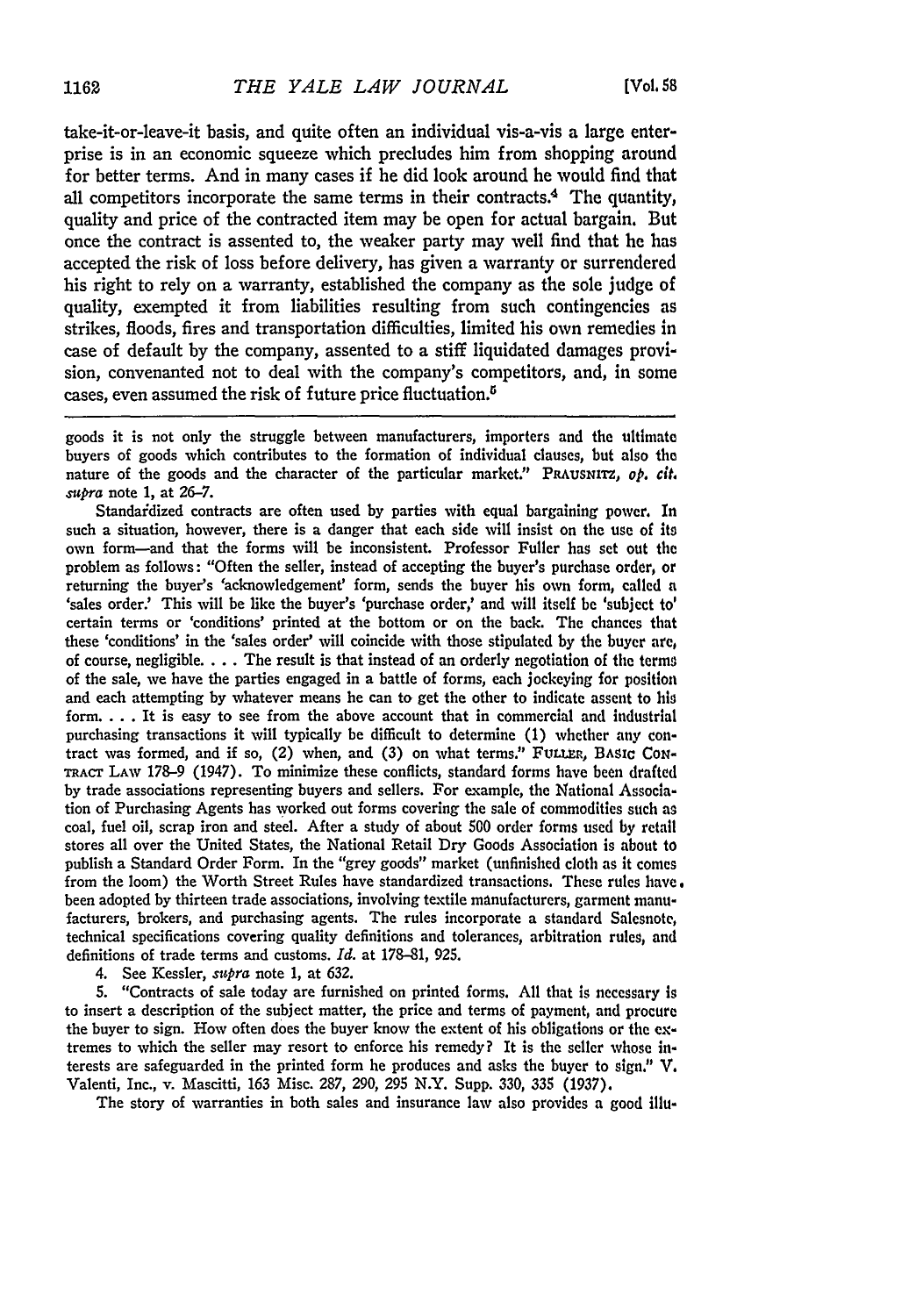The oppressive clauses of mass standardized contracts, particularly those which place the brunt of an adverse price fluctuation on the weaker party, have given rise to much friction and litigation. $6$  In trying to relieve one party from the rigors of the contract, courts have generally taken a schizoid approach: they pay homage to the long accepted common law principles of contract, refusing, on the surface, to recognize the economic realities of the transaction ;7 but by the semi-covert and often tortuous technique of "interpretation" they usually manage to obtain a result which equalizes the position of the parties. The technique may be used in many ways. The court may "construe" patently clear language **;s** it may find ambiguity (which must be construed against the proponent of the contract) in unambiguous clauses;<sup>9</sup> or it may tussle with those

stration of how a large organization imposes a one-sided agreement on an individual or on an unorganized group. For a description of the problem in the law of sales, see Bogert & Fink, Business Practice Regarding Warranties in the Sale of Goods, 25 ILL, L. REV. 400 (1930); Comment, 57 YALE L. J. 1389, 1400 (1948); Notes, 31 Col. L. REV. **1325** (1931), 23 IIrn. L. REv. 784 **(1939).** For warranties in insurance contracts, see Patterson, *Warranties in Insurance Law,* 34 Cot. L. REv. 595 (1934); Vance, The His*tory of the Development of the Warranty in Insurance Law, 20 YALE L. J. 523 (1911).* 

**6.** An adverse price change is responsible for a preponderance of litigation. **See** Havighurst and Berman, *Requirement and Output Contracts*, 27 ILL. L. REV. 1 (1932); Vold, *The Tort Aspect of Anticipatory Repudiation of Contracts,* 41 HAnv. L. REV. 340 (1928). Excellent illustrations are found in *Case Studies in Business*, 2 HARV. Bus. Rev. **238, 367,** 496 (1924) (Harrison Steel Corporation, The Randolph Shoe and Leather Company, The American Sugar Refining Company).

**7.** The verbalization has usually been in the form of obeisance to the ideal of "freedom of contract." See *e.g.*, the famous dicta of Sir George Jessel: "... [I]f there is one thing which more than another public policy requires it is that men of full **age** and competent understanding shall have the utmost liberty of contracting, and that their contracts when entered into freely and voluntarily shall be held sacred and shall **be** enforced by Courts of justice. **. . .**You have this paramount public policy to consider-that you are not lightly to interfere with this freedom of contract." Printing and Numerical Register Co. v. Sampson, L.R. **19 Eq.** 462, 465 **(1875).** See Kessler, *supra* note **1,** at **630-1.**

Interpreting these words literally, some courts have remained unmoved **by** the equities of the particular case and allowed the strong bargaining party to make the most of his advantageous position. An oft-cited illustration is the case of Hollis Bros. & Co, Ltd., **v.** White Sea Timber Trust, Ltd. **[1936** K.B.] 3 All Eng. **895** (clause, "subject to seller's maling necessary chartering arrangements," held to give seller an option to deliver or not).

*8. See, e.g.,* Hardy v. General Motors Acceptance Corp., **33** Ga. App. 463, 144 **S.E.** 327 (1928) (disclaimer of warranty held to apply only to express warranties, thus permitting recovery on an implied warranty) ; Austin Co. v. Tillman Co., 104 Ore. 541, **209** Pac. 131 (1922) (clause limiting buyer's right to return goods was held applicable only if the seller had delivered goods which reasonably met the contract description). For the various ways in which courts interpret requirement and output contracts so as to avoid placing the burden of a price fluctuation on the weaker party, see Havighurst & Berman, supra note 6. For the way in which the burden is shifted from the weaker party in certain banking transactions, see Note, *Bank Stipulations to Avoid a Presumption of Purchase in Collection Cases,* **27** CoL. L. REV. **73 (1927).**

*9. See, e.g.,* Raw Silk Trading Co. v. Katz & Freed, 201 App.Div. 713, 194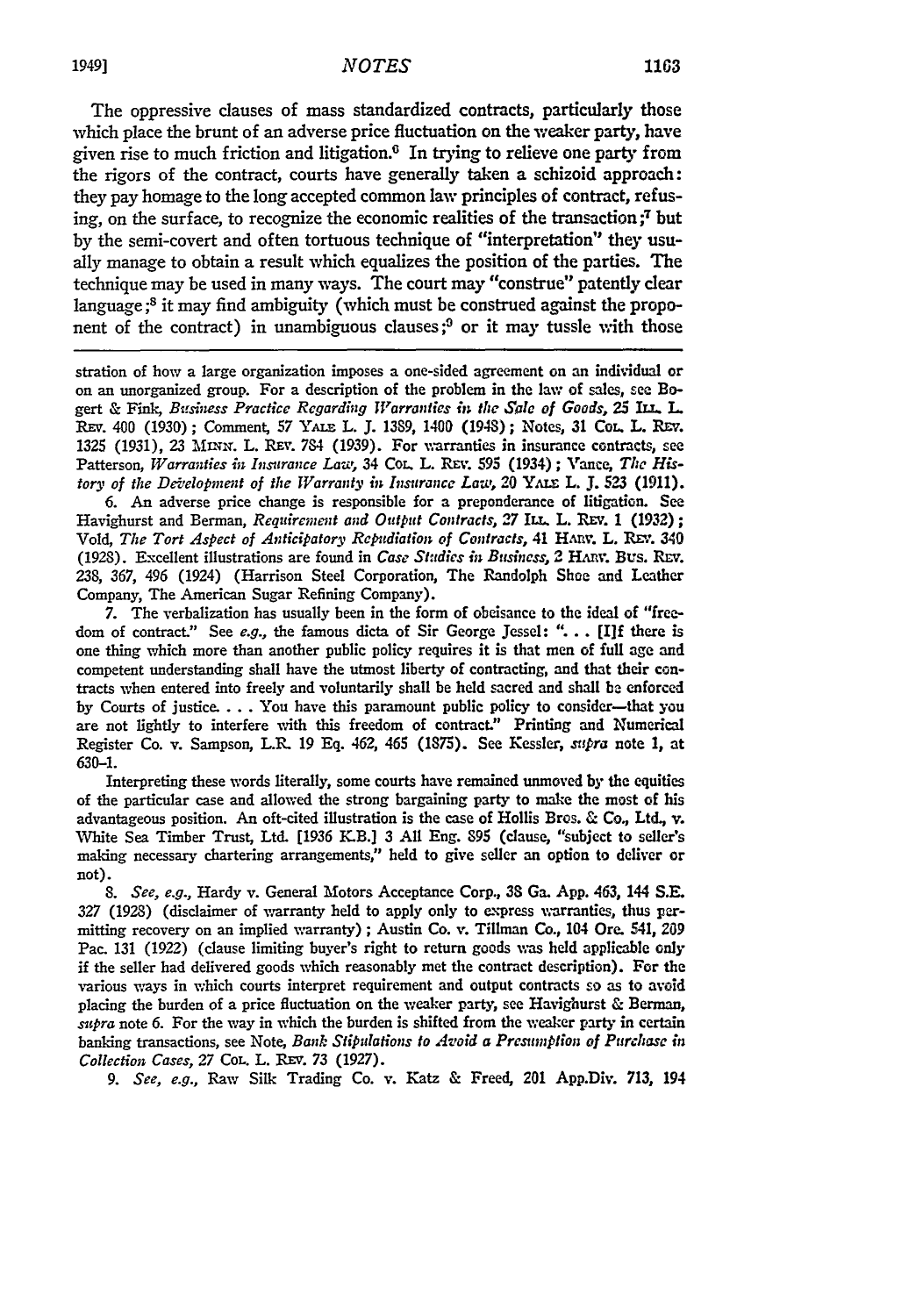ambivalent tools, the doctrines of mutuality<sup>10</sup> and consideration.<sup>11</sup> If the suit is in equity the court's labors will be much simpler, for it may readily resort to the doctrine that "equity does not enforce unconscionable bargains."<sup>12</sup>

But courts also feel a counterbalancing pressure in some cases—particularly those involving specific performance-to uphold mass standardized contracts. In "construing" or refusing to enforce one contract, they are, in effect, tampering with all of them. If they sanction one breach, they are encouraging mass breach.13 And when the production process of a large enterprise is dependent

N.Y.Supp. **638** (1922) (clause making credit subject to seller's discretion held not to give seller right to refuse credit **by** demanding cash on delivery).

10. *See, e.g.,* Weil v. Chicago Pneumatic Tool Co., 138 Ark. 534, 212 S.W. 313 (1919) (contract exempting seller from liability "for any loss of profits or damage for its failure to deliver goods ordered, or for the cancellation of this agreement" **held** invalid for lack of mutuality); Schlegel v. Peter Cooper's Glue Factory, **231** N.Y. 459, 132 N.E. 148 (1921) (requirements contract held unenforceable for lack of mutuality when buyer greatly increased his needs after price had taken sharp rise due to war).

**11.** See Notes, *Species of Inadequacy of Consideration Which Havc Induced* Judi*cial Refuwsal to Attach Obligation to Promises,* 27 Co. L. Rav. **178 (1927),** In *equality of Bargaining Power as* an *Occasion for the Non-Enforcement* of *Bargains* in *which the Consideration Is Inadequate,* 27 COL. L. REv. 430 (1927).

12. *See, e.g.,* Pope Manufacturing Co. v. Gormully, 144 **U.S.** 224 (1891) (plaintiff 'was denied specific performance of contract under which defendant was granted the use of certain patents only on condition that he would not import, sell, or manufacture under other patents or ever contest any patents claimed by plaintiff).

Conversely, when faced with contracts which have made commercial sense and been commercially fair, several courts have found inapplicable the principle that a form contract should be interpreted against the party who drafted it, *See, e.g.,* Pottash v. Herman Reach & Co., 272 Fed. **658** (3d Cir. 1921) (interpretation in seller's favor of clause for forced acceptance of goods where parties obviously contracted with reference to war conditions of overseas trade which made the clause reasonable) ; Hogue-Kellogg, Inc., v. G. L. Webster Canning Co., 22 F.2d 384 (4th Cir. 1927) (despite Virginia statute which provided that no printed form contract was binding unless the clauses for the vendor's benefit were in type of described minimum size, the court enforced clauses which It considered fair and reasonable even though they did not comply, since it felt that the policy of the statute was that reasonable clauses were to be given effect),

**13.** "If it should be assumed as a fact that upon the breach of contracts of this nature other tomatoes of like quality and quantity could be procured in the open market without serious interference with economic arrangements of the plant, a court of equity would hesitate to assume to interfere, but the very existence of such contracts proclaims their necessity to the economic management of the factory **....** The breach of the contract by one planter differs but in degree from a breach **by** all." Curtice Brothers' Co. v. Catts, 72 **N.J.Eq.** 831, 833-4, **66** AtI. 935, **936** (1907) ; Heinz Bros. v. Currie, **83** N.Y.S.2d **705**  $(19.48).$ 

Courts have been especially strict in enforcing standard contracts between farmers and farmer marketing cooperatives. "[Farmers] are associating themselves as authorized by the statute, like other persons, and they have signed mutual and fair agreements among themselves which will be futile unless those who have signed such agreements can be held to abide **by** the terms of their contracts." Tobacco Growers Co-op v. Jones, 185 N.C. **265, 277,** 117 S.E. 174, 180 (1923); Washington Cranberry Growers' Ass'n v. Moore, 117 Wash. 439, 201 Pac. 773 (1921). For a compilation of these decisions, see **SUMMARY OF CASES AND DEcIsIONs ON LEGAL PHASES OF COOPERATION (U.S.** Dept. of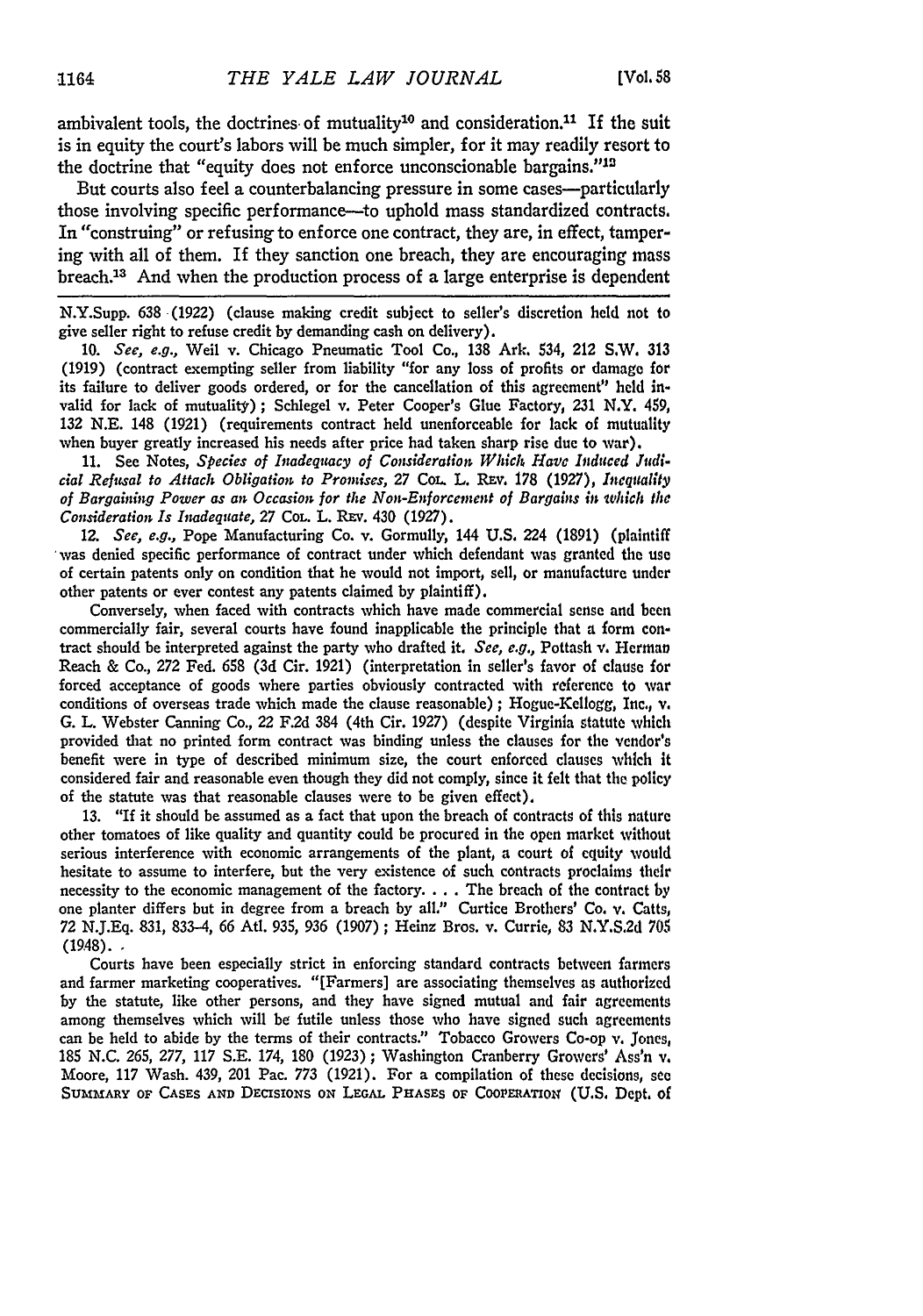on the performance of a standardized contract, widespread harm may result from a blind effort to protect the weaker bargaining party who is before the court.14

**A** typical transaction utilizing a mass standardized contract is that in which a canner, well in advance of the canning season, contracts to buy a farmer's entire output of a particular crop.<sup>15</sup> The canner is thus assured a source of supply and the farmer a ready market. Theoretically, both receive insurance against an adverse price change.<sup>16</sup> But since the market is usually composed of a few large buyers and many small sellers, the canner almost invariably attempts to bind the farmer while leaving as many loopholes as possible for itself should subsequent market conditions make it expedient to get out of the contract.<sup>17</sup> In the recent case of *Campbell Soup Company*  $v$ *. Wentz*,<sup>18</sup> the Circuit Court of Appeals for the Third Circuit decided that Campbell in drafting its contracts with farmers had been too successful in this effort.

In June, 1947, Campbell entered into a contract with George and Harry Wentz for the delivery of all the Chantenay red-cored carrots to be grown on

Ag., Bur. of Ag. Econ. 1924). For a discussion of the use of output contracts by cooperatives, see Henderson, *Cogperative Marketing Associations,* 23 Co.. L. **REv.** 91 **(1923).**

Where the strong bargaining party is the buyer, courts in granting specific performance have been influenced by the fact that contract breaches would cut dovwn access to raw materials, making it difficult for the buyer to fulfill future contract commitments for his finished products and leaving him open to a multiplicity of laxw suits. **See** Thompson v. Winterbottom, 154 Md. 581, 583-4, 141 AtL. 343, 345 (1923); Friedberg v. **Me-**Clary, 173 Ky. 579, 5S6, 191 S.W. 300, 303 (1917).

14. For a general discussion of judicial protection of contract expectations, see Fuller & Perdue, The Reliance Interest in Contract Damages, 46 YALE L. J. 52, 62 (1936).

15. See Comment, *The Canner-Grower Contracts in Wisconsin*, 1948 Wis. L. Rev. 415 (legal implications of farmer-canner contracts). For the problems involved in output contracts generally, see Havighurst & Berman, *supra* note 6; Note, 28 CoL. L. REV. 784 (1928) ; 2 W.isrox, Suras § 464a (rev. **ed.** 1948).

16. But *cf.* Norton, AN ECONOMIC STUDY OF THE PRODUCTION OF CANNING CROPS IN NEW YORK 11 (1922): "There are advantages and disadvantages to the farmer in this method of sale. He is sure of the price, but he is in no way certain of the total *re*turns he will receive. The profitable years, in the case of contract crops, are years when yields are good. When the yields of crops produced for the open market, such as cabbage and potatoes, are high, low prices usually prevail, but in years of low yields there is usually a compensating increase in the price. There is no such increase in the price of contract crops when the yields are low, and therefore such years are very unprofitable."

**17.** Two recent studies of canning contracts in Wisconsin indicate that canners consistently insert clauses which make it possible for them either to totally avoid, or at least to minimize, their contract liability if market conditions so dictate. See Knoss, Grownn-CANNER CORN, BEAN AND BEET CONTRACTS (U. of Wis. Ag. Exp. Sta. Bull. No. 432, Jan. 1949); BLACK & FROKER, GROWER-CANNER PEA CONTRACTS (U. of Wis. Ag. Exp. Sta. Bull. No. 475, Oct. 1947).

For an analysis of agricultural marketing structures and marketing methods see NICHOLLS, IMPERFECT COMPETITION WITHIN AGRICULTURAL INDUSTRIES (1941); SHEP-HERD, MARKETING FARM PRODUCTS (1946).

**18. 172** F2d **80** (3d Cir. 1949).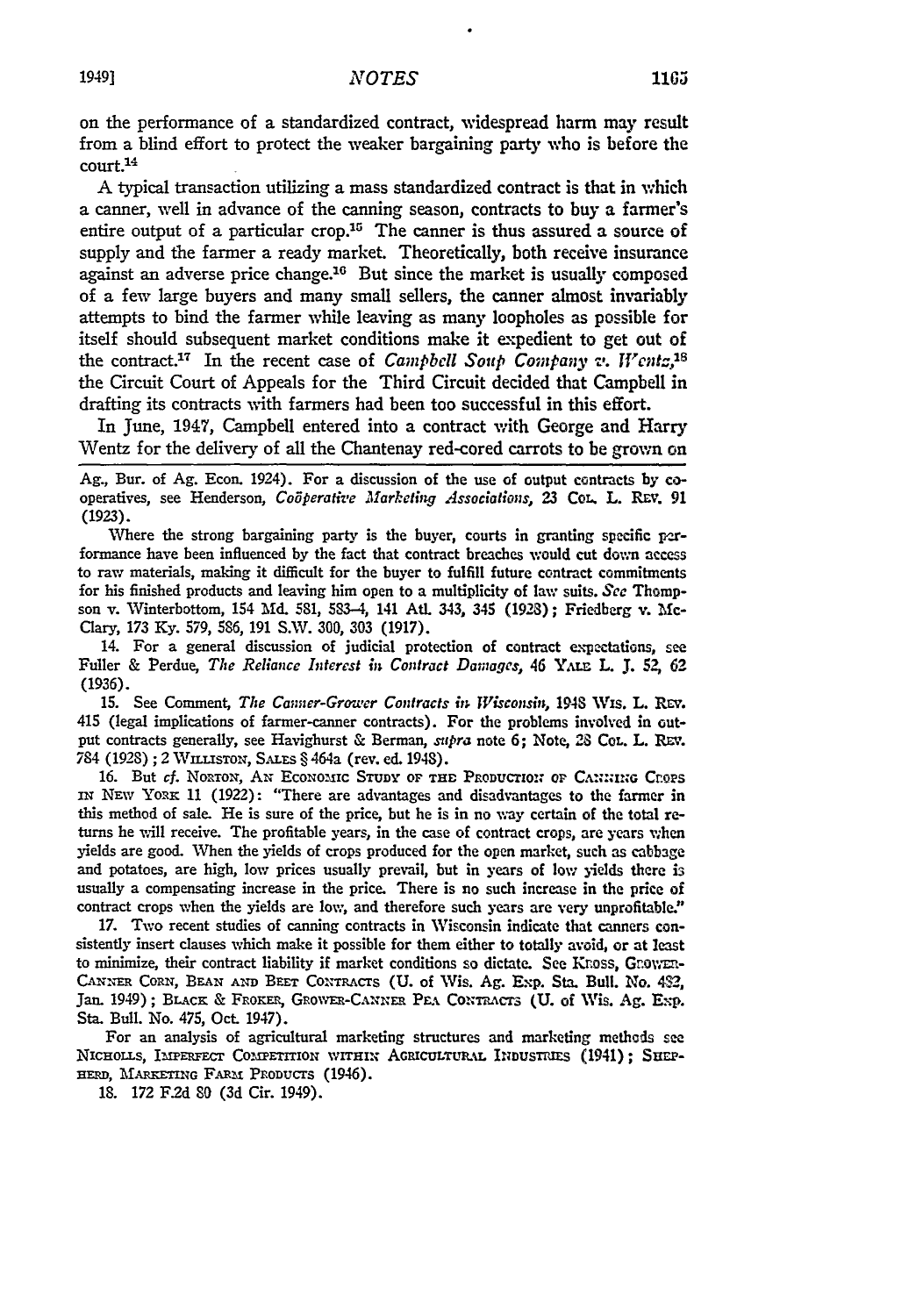fifteen acres of the Wentz farm during the 1947 season. This particular variety of carrot is of special value to canners because it is of uniform color throughout and has a shape which makes it easy to process. The price specified in the contract ranged from **\$23** to **\$30** per ton according to the time of delivery. The Wentzes harvested approximately **100** tons of carrots, but by early January, 1948, the contemplated time of delivery,<sup>19</sup> the market price had risen to over **\$90** per ton and Chantenay red-cored carrots were virtually unobtainable. The Wentzes told a Campbell representative that they would not deliver at the contract price. Instead, they sold **62** tons of the carrots to a neighboring farmer named Lojeski who in turn resold about **58** tons on the open market, approximately half to Campbell and the balance to other purchasers. Since the market had become tight, Campbell suspected that Lojeski was selling "contract carrots." The company immediately instituted suit against him and the Wentz brothers to enjoin further sale of the contract carrots to others and to compel specific performance of the contract. The trial court denied a motion for a preliminary injunction on the grounds that Campbell failed to establish that the carrots were "unique goods" or that this particular variety of carrot was indispensable to the continuation of its business.20 The Third Circuit upheld the result but on different grounds.2' It felt that the contract, a form "quite obviously drawn by skillful draftsmen with the buyer's interest in mind," was "too hard a bargain and too one-sided an agreement to entitle the plaintiff to relief in a court of conscience."<sup>22</sup>

The court admitted that some of the contract stipulations were not unreasonable when properly interpreted. For instance, although Campbell was made the sole judge of conformance with specifications, there was no doubt that it would be held liable if it refused carrots which were up to the required standard. 3 Nevertheless, the court felt that the general tenor of the contract was one-sided, as evidenced by provisions such as these: the carrots were to have the stalks cut off and be in clean, sanitary bags approved by Campbell; Campbell was allowed to refuse carrots in excess of twelve tons to the acre; the farmer covenanted not to sell carrots to anyone else except for the carrots

**19.** There was no contention that this was not a fair price at the time the contract was made. The price in canning contracts is customarily set on an open market and not by the large canners alone. Communication to the YALE LAW **JOURNAL** from David Rowntree, Manager, Genessee-Orleans Vegetable Growers Co-operative, dated March **30,** 1949.

20. Campbell Soup Co. v. Wentz, **75** F. Supp. 952 (E.D. Pa. 1948).

21. To prevent the issue of specific performance from becoming moot before an appeal could be taken, the parties agreed that Campbell should receive all the carrots held by the defendants. In return, Campbell paid a stipulated market price of \$90 per ton, **\$30** to defendant Wentz and the balance into the registry of the district court pending the outcome of the appeal. **172** F.2d **80, 81** n. **1** (3d Cir. 1949).

22. *Id.* at **83.**

*23. Ibid.* The court analogized this provision to a promise to perform to **the** satisfaction of another, citing Griffin Mfg. Co. v. Boom Boiler & Welding Co., 90 F.2d 209 (6th Cir. 1937), *cert. denied,* 302 U.S. 741 (1937) ; Lord Co. v. Industrial Dyeing & Finishing Works, 252 Pa. 421, 97 Atl. 573 (1916).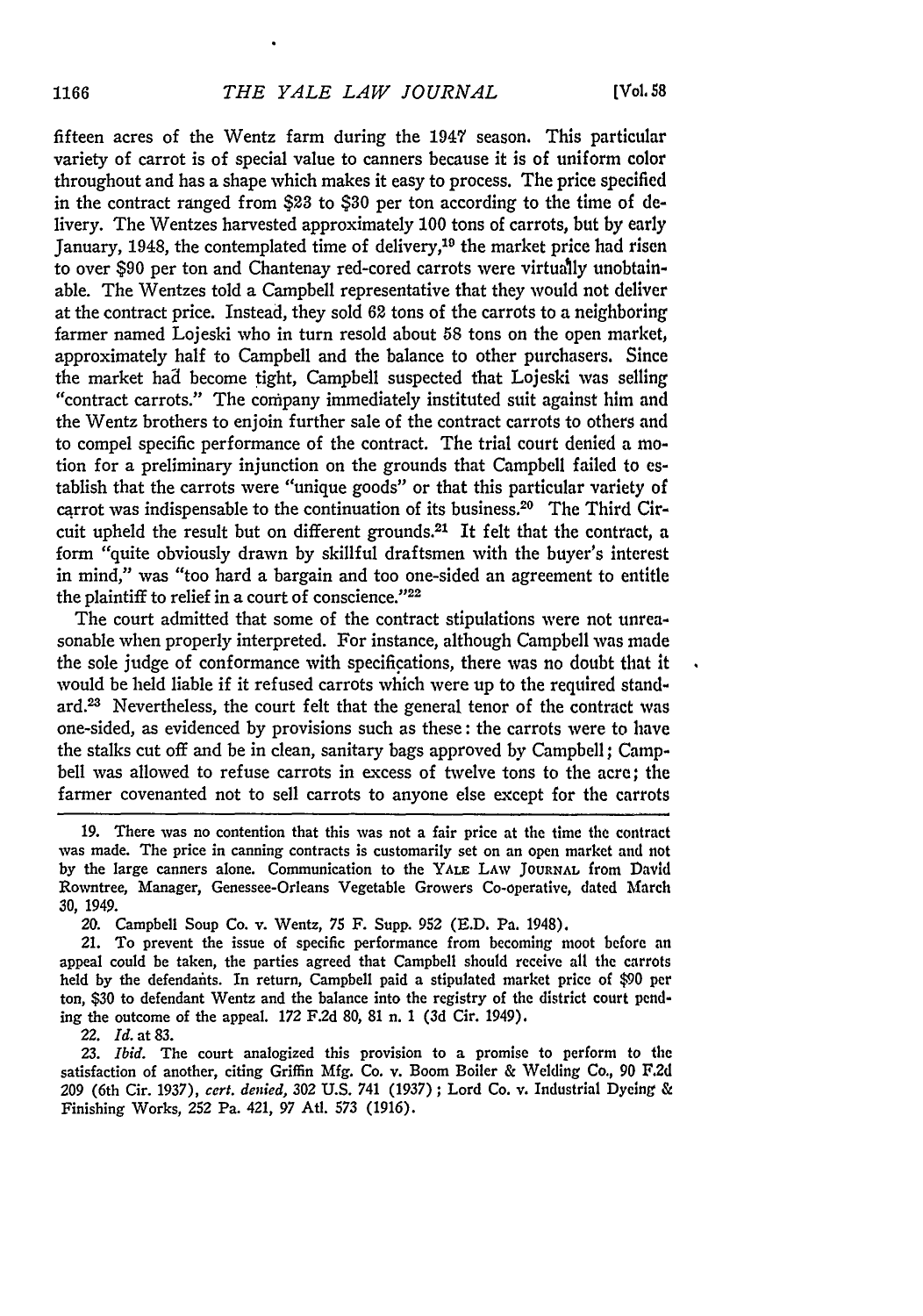rejected by Campbell; he also covenanted that he would not permit anyone else to grow carrots on his land; in case of breach, Campbell was to be entitled to liquidated damages **fixed** as **\$50** per acre-there was no provision for liquidated damages in the event of breach by Campbell.<sup>24</sup>

In addition, there was one provision in the contract which the court asserted went "too far." This relieved Campbell of the obligation to buy any carrots which it was unable to receive or handle because of any labor disturbance or "because of any circumstance beyond the control of Campbell."<sup>25</sup> Presumably this would have allowed Campbell to refuse carrots if there was a decline in the demand for its soups and a resulting production curtailment.<sup>20</sup> The farmer's principal motive in entering this contract was security against a price  $drop<sub>1</sub><sup>27</sup>$  but while the contract provided a good hedge for Campbell, the farmer was left open to the very danger against which he sought to protect himself. $23$ 

The court, however, took pains to emphasize that Campbell's contract was not "illegal."<sup>29</sup> Thus it undoubtedly meant to leave the way open for Campbell to sue the Wentzes for damages for breach of contract. But Campbell will probably find this alternative **highly** unsatisfactory. In this particular contract, the liquidated damages provision might backfire on Campbell **by** limiting the measure of damages to **\$50** per acre or a total of **\$750,"** whereas the damage

24. Although canning contract terms vary considerably with the product involved, the studies of pea, beet, corn, and bean contracts made in Wisconsin illustrate that the Campbell contract, taken as a whole, was no more severe than most others. See Kross and **BLACK & FROKER**, *supra* note 17.

**25.** Compare the clause in many pea contracts which empowers the canner to alter the purpose of the contract radically by refusing to take the green crop and insisting that the grower deliver instead a fully ripened, dry crop at a greatly reduced price. **BI.Acx** & **FRozKE,** *supra* note **17,** at *27.*

26. The organization of the canning industry makes a production curtailment a real threat. "The vegetable canning industry appears to offer an excellent illustration of the relationship between the nature of costs and stability of output. Plant and equipment overhead represents a comparatively small part of the canner's cost. His main items of expense are wages, cans, and raw materials, all of which are variable. This being the case, he is almost certain to respond to falling prices with a sharp curtailment of output—and this will be true under conditions of competition as well as under monopoly." **HoFFrAN,** LARGE ScALE ORGANIZATION IN **THE** FOOD *INDUsTmIEs* 118-9 **(TNEC** Monograph **35,** 1940).

**27.** The defendants made an effort at the hearing to show that the farmer was coerced by Campbell to enter into carrot contracts. But the district court judge was of the opinion that "the farmers in good faith thought that... if **we** can get a good honest contract here to purchase our products **...** we will feel a whole lot more secure. **..** , Appendix to Appellant's Brief, p. 111a, Campbell Soup Co. v. Wentz, 172 F.2d  $\&$ 0 (3d Cir. 1949).

28. In most cases, curtailment of production by Campbell would stem from a declining demand and lower prices for food products in general. Driven to the open market, the farmer would have to take the burden of the price drop.

29. 172 F2d 80, **83 (3d** Cir. 1949).

**30. "If** a provision is construed to be one for liquidated damages, the amount named forms, in general, the measure of damages in case of a breach, and the recovery must **be** for that amount. No other or greater damages can be awarded, even though the actual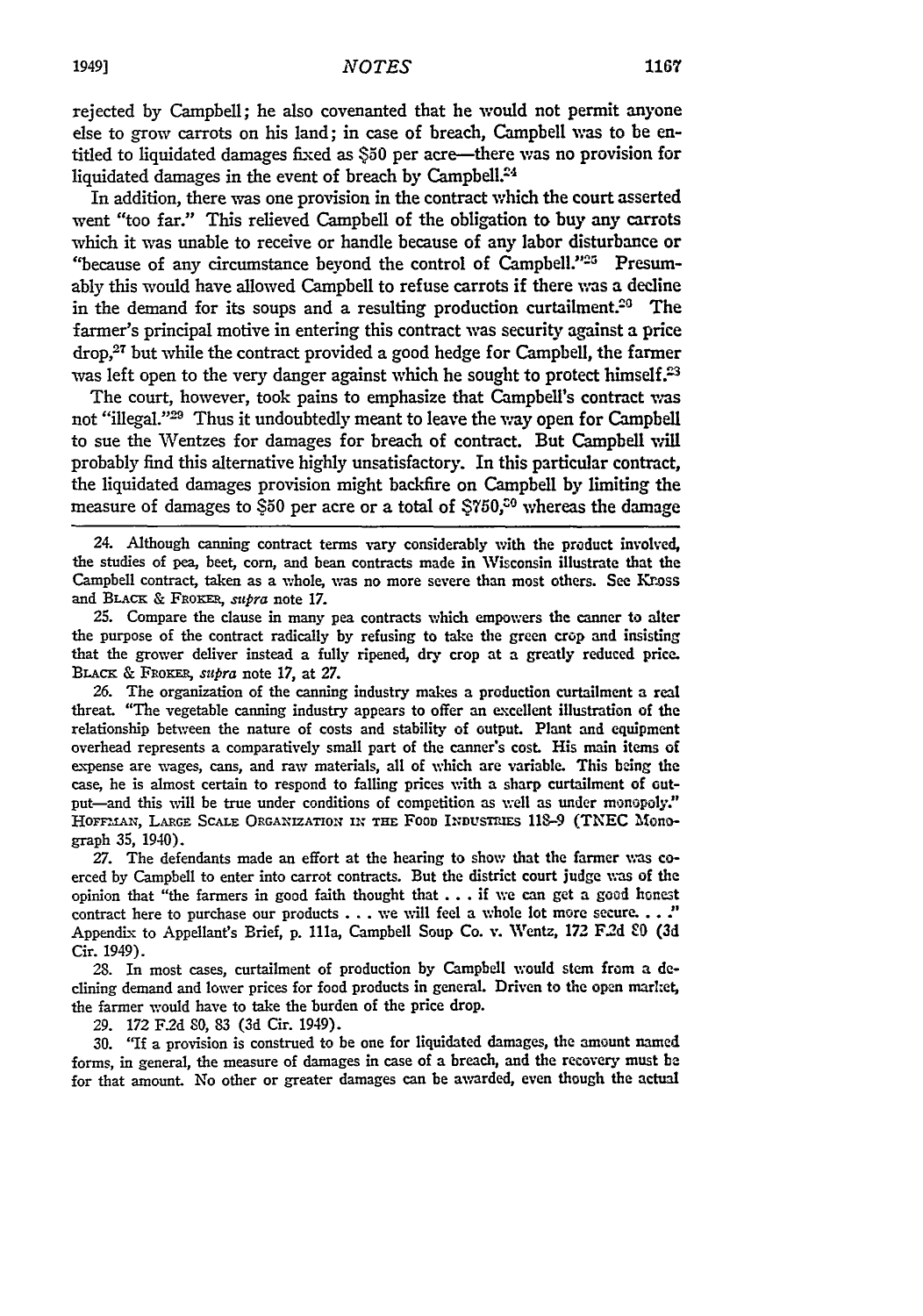actually suffered, judged **by** the difference between the market price and the contract price, approximated **\$6,000.** Viewed in a larger context, the decision is even more detrimental. As long as Campbell maintains its present contract, it will not be able to use the judicial weapons of injunction and specific performance to police the many contracts it enters into with farmers. It will have no means of forestalling a farmer's revolt; the only recourse will be a suit for damages against each farmer who breaches, a remedy markedly inadequate, even in the absence of a liquidated damages provision. Since time is of the essence due to the perishable nature of the subject matter, it may be impossible to obtain a crop elsewhere at a reasonable price or within a reasonable market area. $31$  And although it may be entitled to consequential damages resulting from an inability to fulfill its sales contracts, $32$  the problem of proof will be exceedingly difficult. Moreover, if the consequential damages involved are large, as they are quite likely to be in the case of an organization as big as Campbell's, the likelihood is that the farmer will be judgment proof.<sup>83</sup>

But the decision, while clearly a setback for Campbell, does not offer farmers the blanket invitation to breach which might be inferred from the lower court's view that these carrots, "judged **by** objective standards," were not unique goods.<sup>34</sup> Such a narrow view of equitable relief would, seem to predude specific performance of any farmer-grower contract, regardless of the fairness of its terms. But the circuit court preferred the view that the test for specific performance "was not objective"; it was enough here that the canner needed these goods to maintain the uniform appearance of its product. This ruling, in effect, admonished farmers that they will be held to any reasonable contracts they make, and threw a strong hint to canners that if they reform their contracts so as to give the farmer a fair deal, they may in the future turn to the courts for specific performance.

The *Campbell* case, therefore, illustrates one of the ways in which courts

loss may be greater or less." Grande v. Eagle Brewing Co., 44 R.I. 424, 427, 117 **Atl.** 640, 642 (1922), citing **8** R.C.L. § 127. And see **15** Am. JuR., *Damages, §* 264.

31. Most canning contracts call for delivery by the farmer of the crop to the canner's factory. Any but large canners probably lack the field purchasing agents necessary to buy crops in other localities. *See* Curtice Brothers' Co. v. Catts, 72 N.J.Eq. 831, **833,** *66* Ad. 935, **936** (1907).

32. 5 WILLISTON, CONTRACTS § 1347 (rev. ed. 1937).

**33.** Furthermore, if the consequential damages are disproportionately large in view of the profit to be made **by** the breaching party on the transaction, they will often be disallowed by the court. Hooks Smelting Co. v. Planters' Compress Co., 72 Ark. 275, 79 S.W. 1052 (1904) (plaintiff denied recovery of consequential damages amounting to over \$5,000 due to delay in repairs of machinery, where the repairer anticipated a profit of only \$100-\$200); Home v. Midland Ry. [1873] L.R. 8 **C.P. 131.** See McCormick, *Damages for Breach of Coniract,* 19 **MINN.** L. REy. 497, 507-11 (1935).

But see UNIFORM REVISED SALES ACT § 116(2) (a) which would allow the buyer consequential damages for any loss resulting from general or particular requirements and needs of which the seller at the time of contracting has reason to know.

34. *172* F.2d **80, 83 (3d** Cir. 1949). See further 5 **WILLISTON, CONTRIACrS** § 1419 (rev. ed. 1937).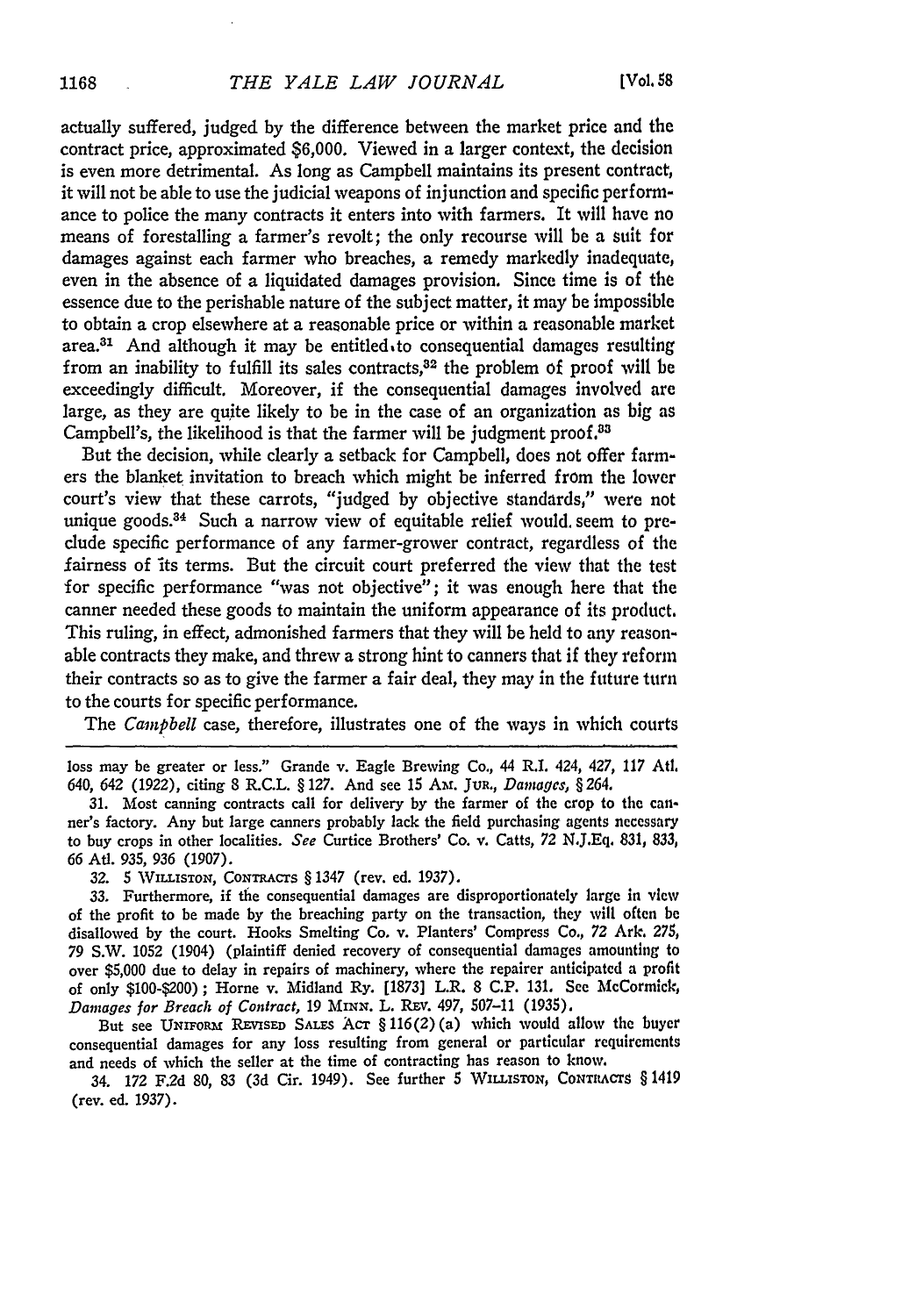influence the terms of business contracts. There are definite limitations, however, on how far the judicial process can go in correcting the abuses arising from mass standardized contracts.<sup>35</sup> Courts lack the business experience properly to reform these contracts as a whole. Moreover, the technique of interpretation and the doctrines of mutuality and consideration to which judges must resort in the endeavor to attain an equitable result in the individual case, are often clumsy instruments for implementing public policy.<sup>36</sup>

In the final analysis, the solution to the problem of eliminating the oppressive aspects of mass standardized contracts lies in curtailing the power of the stronger bargaining party at the time of the contract's formation. In some instances, principally in the field of fire insurance, legislatures have interceded and written the contract for the parties. $37$  But in the farmer-canner situation, since a smaller group of people is affected by the contracts, it might prove difficult to goad a legislature into action.<sup>38</sup> And since statutory regulation is relatively inflexible, it is not well suited to handle the many varied situations

**35.** "Attempts to revise the more basic unequal distribution of coercive power among individuals which is registered in normal market prices themselves, would require **reme**dies which courts alone would be incapable of furnishing, and inquiries for which they are not fitted." Hale, Bargaining, Duress, and Economic *Liberty,* 43 **COL.** L. *REy.* **C03,** 625 (1943).

**S6.** The proposed Uniform Revised Sales Act should stock the court's arsenal vith several effective weapons. In the first place, the Act consistently distinguishes between the merchant (or professional) and those who have no special kmowledge of commercial usage. In the farmer-canner situation, the small farmer would probably be considered a merchant with respect to such sections as those relating to Warranty of merchantability (URSA § **38)** since he should have sufficient knowledge and experience to pack and label his goods properly. But with respect to other provisions of the Act, when the practice in question goes beyond his limited experience, he will not be held to the stringent standards required of merchants.

Of particular importance is URSA § **23,** which would allow a court to refuse to enforce a contract which it finds unconscionable or to strike any unconscionable clause and enforce the rest of the contract. Furthermore, the court would be permitted to substitute for any stricken clause such provision as would be implied under the Act if that clause never existed. For example, if the court found that the agreement was too harsh in respect to the time for delivery, a "reasonable time" for such performance would **b.** substituted.

*37.* See, *e.g.,* N.Y. INs. LAW § 168. The New York standard fire insurance form has been adopted by forty-one states. PATTERSON, CASES ON INSURANCE 763 (1947).

**38.** This is not to deny the proven effectiveness of farm groups as lobbyists. For succinct descriptions of farm organizations and their power, particularly on the national scene, see Griswold, FARMING AND DEMOCRACY 126 et seq. (1948); Wing, Trends in National *Farm* Organizations, **U.S. DEPr. oF AG.** Yr-nooic 941 (1940) **;** McCune, Tim FARM BLoc (1943).

Wisconsin is one of the few states which has any statutory regulations of growercanner business relations. It requires the canner to furnish a financial statement to the Department of Agriculture, and if it is considered unsatisfactory, the canner can be required to provide a surety bond of sufficient size to insure the fulfillment of his contracts with farmers. As an alternative to posting a bond, he may file with the Department an agreement providing for the setting aside of a certain percentage of the processed produce in trust for the farmers. Wis. **STAT.** § **100.03** (1947).